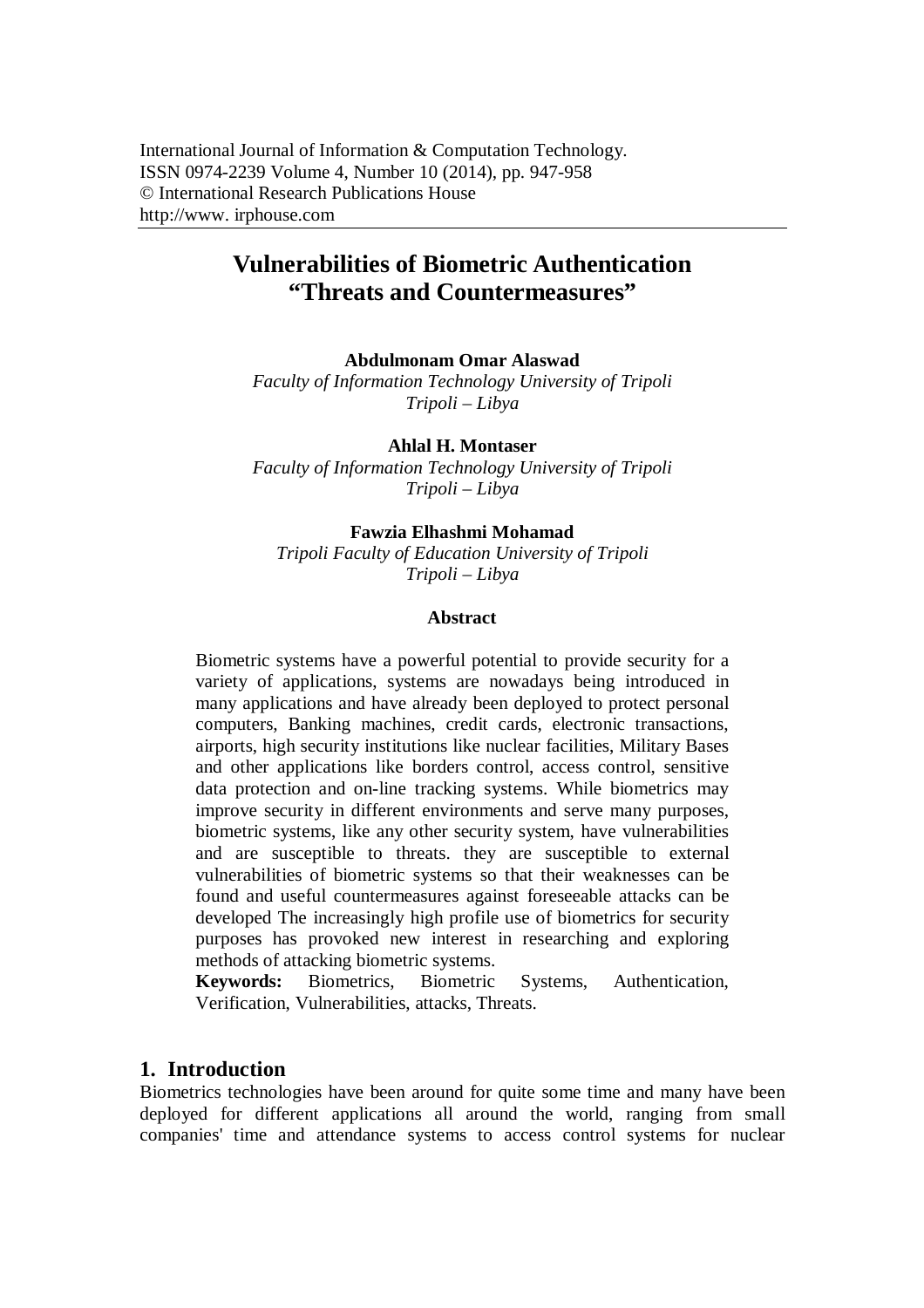facilities. Biometrics offer a reliable solution for the establishment of the distinctiveness of identity based on "who an individual is", rather than what he or she knows or carries. Biometric Systems automatically verify a person's identity based on his anatomical and behavioral characteristics. Biometric traits represent a strong and undeviating link between a person and his identity, these traits cannot be easily lost or forgotten or faked, since biometric systems require the user to be present at the time of authentication. Some biometric systems are more reliable than others, yet they are neither secure nor accurate, all biometrics have their strengths and weaknesses. Although some of these systems have shown reliability and solidarity, work still has to be done to improve the quality of service they provide. In this work we present available standing biometric systems showing their strengths and weaknesses and also presenting emerging technologies in which may have great benefits for security applications in the near future.

Different biometric technologies are available in the market today that can be used for security. Biometric technologies vary in their capabilities, performance and complexity. They can be used to verify or establish a person's identity and they all share several elements.

Biometric identification systems are essentially pattern recognition systems. They use acquisition scanning devices and cameras to capture images, or measurements of an individual's characteristics, and computer hardware and software to extract, encode, store, and compare these characteristics. Usually this process is fully automated, which makes decision-making very fast, in most cases, taking only a few seconds.

Depending on the application, biometric systems can be used in one of two modes: verification or identification. Verification or also known as authentication is used to verify a person's identity "to authenticate that people are who they claim to be". Identification is used to establish people's identity "to determine who the people are".

Although biometric technologies measure different characteristics in different ways, all biometric systems begin with an enrollment process followed by a matching process which uses either verification or identification. It is essential to keep in mind that the efficiency of security systems cannot be accomplished by relying on technology alone. Technology and people must work together as part of an overall security process. Weaknesses in any of these areas weaken the effectiveness of the security process. Leading biometric technologies include facial recognition, fingerprint recognition, hand geometry, iris recognition, Retina recognition, and Signature recognition.

### **2. Attacks on Biometric**

In this section of the paper we discuss biometric devices and systems vulnerabilities. We can group attacks on biometric devices and systems into four categories:

#### *2.1 Processing and Transmission Level Attacks*

Though input-level attacks are an obvious illustration of biometric system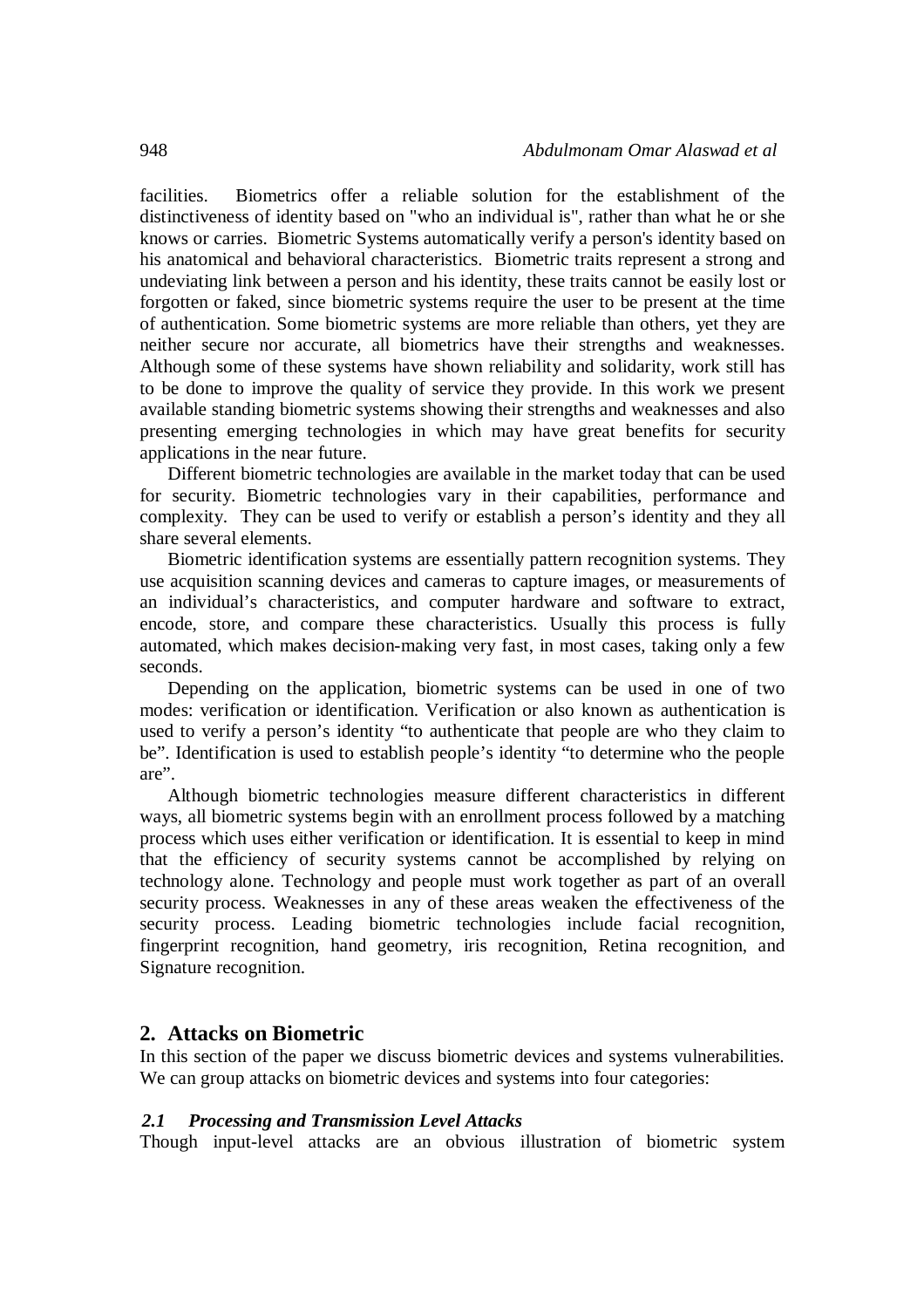vulnerability, attacks at the processing and transmission level also deserve close attention.

As many biometric systems transmit sample data to local or remote workstations for processing, it is also imperative that this transmission be secure, lest the transmission be intercepted, read, or altered. Most biometric systems encrypt data in transit, but not all applications and devices lend themselves to encryption. Security techniques such as encryption are often seen as deployer-specific aspects of system design.

Deployers need to assess the degree to which sample data might be exposed in transit or during storage, and they need to define applicable system security techniques and best practices. Taken as a whole; anti-spoofing measures, encryption of data in transmission, and applying appropriate fallback techniques are all critical aspects of biometric system security. These techniques can be further enhanced through the introduction of multi-factor authentication and randomization.

Multi-factor authentication can take two primary forms: the use of multiple biometrics or the use of biometrics in conjunction with smart cards and PINs. Both methods reduce the likelihood of an imposter being authenticated. Spoofing also becomes more time consuming and challenging when multiple body physiological or behavioral characteristics need to be copied and imitated. Impostors for whom a biometric matches an enrolled user are unlikely also to match with respect to a secondary biometric. Adding randomization to the equation also adds security. Verification data, for example, could be randomized, such as asking for three fingerprints one day and a different combination of two fingerprints the next day. Additionally, where time provides, designers of biometric technologies and systems should explore random or cued challenges. That is, even if a person correctly authenticates once, the system might still challenge the user to re-authenticate to help increase its confidence that the biometric data submitted is genuine.

Cued challenges could also be paired with certain behaviors causing alarm – such as an uncommon stillness, lack of movement, or change during the acquisition of biometric data. Technologies can still bear further development and enhancement for monitoring and sensing micro-movement. Or perhaps aggressive challenges could be utilized in conjunction with measurements of intelligent response time. For example, voice verification biometric systems could measure the time it takes for a prospective entrant to read back a randomly generated pass phrase in order to try to fight playback attacks pieced together from various recordings. If the response time exceeds a minimum threshold or varies significantly from an average time captured over a series of sample submissions at enrollment, the biometric system could issue a challenge and require recitation of a new pass phrase.

Finally, in conjunction with multi-factor authentication and randomization, vendors and researchers should explore taking advantage of internal or subcutaneous characteristics. By focusing on biometric aspects that are difficult to observe, capture, and duplicate covertly, security can thus be enhanced.

However, regardless of how well one tries to secure a biometric system, failures will inevitably occur. It is therefore critical that attention not only be paid to preventing breaches, but also to handling breaches that have occurred. A recently-publicized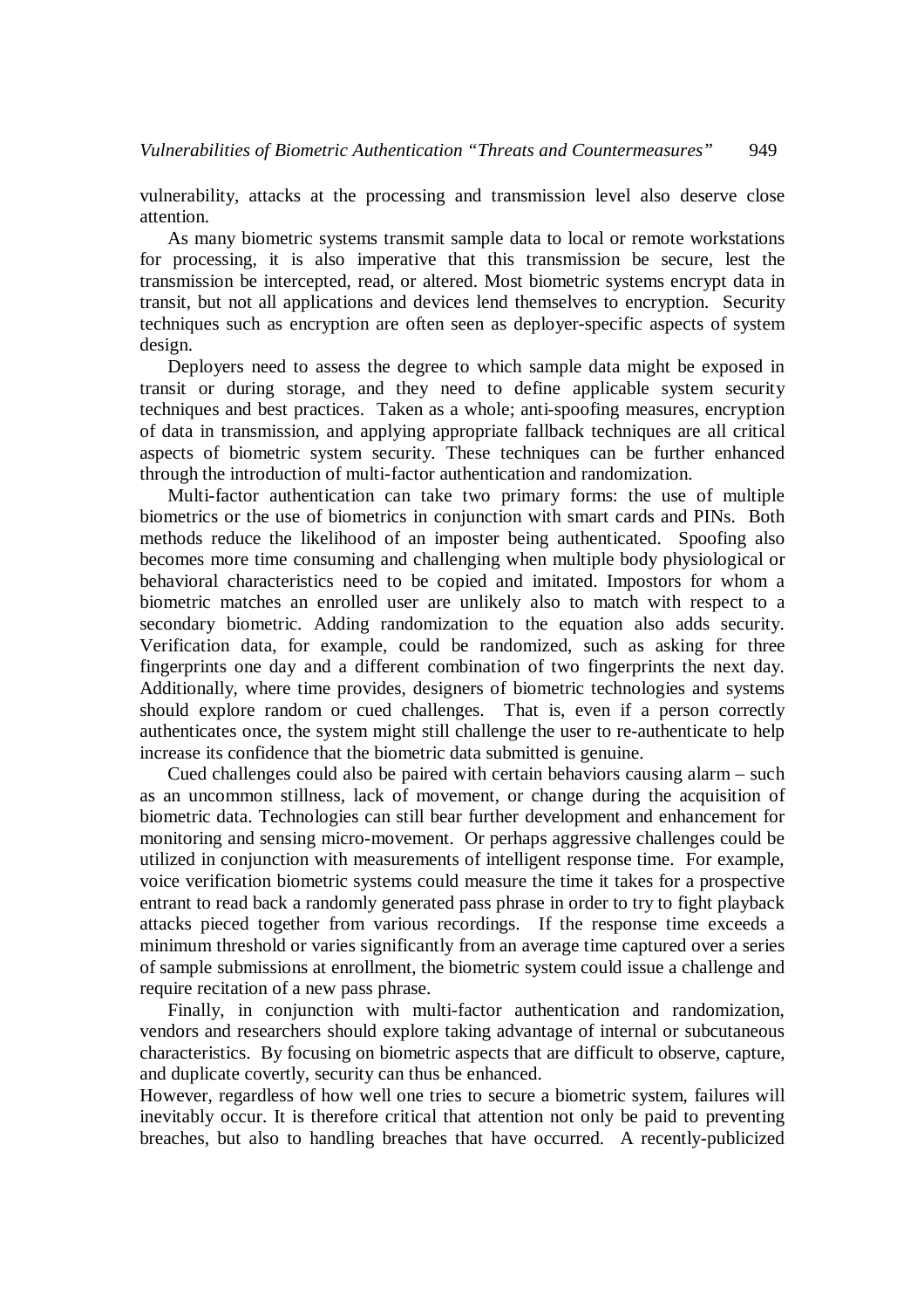technique to mitigate the impact of certain system breaches is the concept of cancelable biometrics. Cancelable biometrics solution uses algorithms to distort an image proffered and records the distortion into its generated templates. The original image is never stored anywhere. The idea is that if a thief steals the template with the distortion on it, that particular distortion can be eliminated from the list of accessapproved users, and the legitimate user can resubmit their original biometric data to generate a new distorted template. As long as the algorithms that generate the distortions are carefully protected and ideally varied from company to company or even system to system, this solution may be highly conducive to containment and resolution of a breach. The solution, however, is not foolproof. If the original image is captured, it could theoretically be re-enrolled to generate a new, distorted template.

#### *2.2 Input Level Attacks*

The primary input-level attacks, vulnerabilities at the point of sample acquisition and initial processing, are spoofing and bypassing. While spoofing is the most frequentlycited input-level vulnerability, other input-level vulnerabilities may be just as problematic, such as "overloading." "Overloading" is an attempt to defeat or circumvent a system by damaging the input device or overwhelming it in the attempt to generate errors. This is also sometimes called a buffer overflow attack for other security mechanisms. An example of this type of attack for a biometric system would be the rapid flashing of bright lights against optical fingerprint sensors or facial recognition capture devices can disrupt their proper functioning. Silicon sensors can be easily damaged by short circuiting them or dousing them with water.

Because many biometric systems rely on sensitive equipment that can be overloaded relatively easily, users may have opportunities to induce device or system failure. Systems must be designed such that, if overwhelmed, basic functions must not fail. And when biometric devices can no longer serve their intended function, fallback processes must be defined and enforced. A person who causes a biometric system to fail may be doing so knowing that, as a consequence, an unguarded door may be used as a temporary alternative means of entry. Security systems must account for the potential functional failure of biometric systems and devices by means of adequate backup measures.

#### *2.3 Back-end Attacks*

The previous two sections have described input level and transmission level attacks. Ensuring integrity and protecting back-end subsystems is important in distributed biometric systems. Assuming that the back-end consists of a matching subsystem, or a decision subsystem, or a combination of both attacks on the back-end will mainly be targeted at modifying the matching or decision subsystem or compromising integrity of stored templates.

Attacking the template storage database is the most apparent type of back-end attack. The threat of unauthorized modification or replacement of stored templates can result in false accepts or false rejects depending on the motives of the attacker. If an attacker can find a way of injecting templates directly into the storage database then the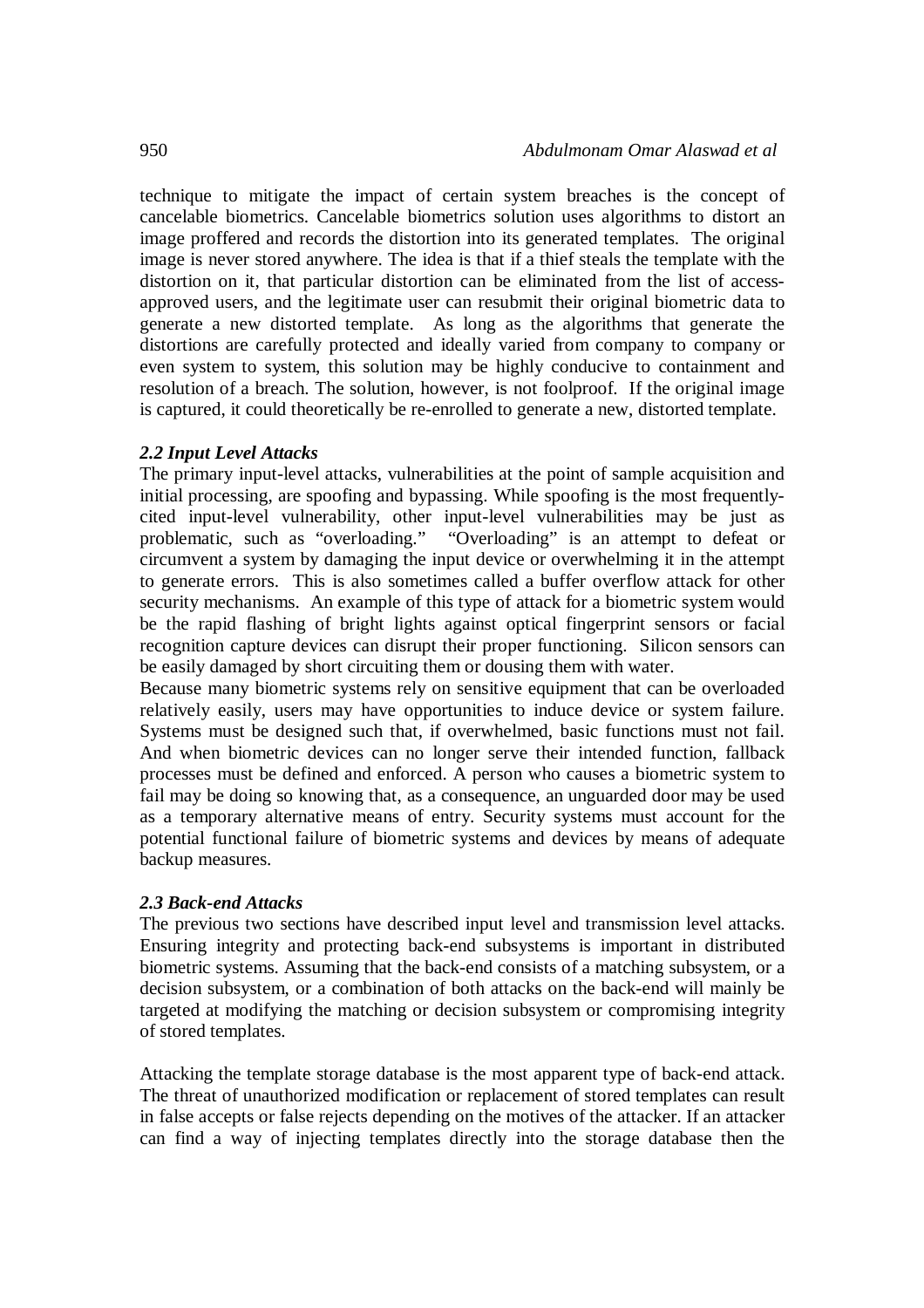attacker could introduce him/her into the system without following the appropriate enrollment procedures. The attacker could also hijack the identity of an authorized individual by replacing the original template with their own template, thereby still preserving privileges linked to the authorized individual. If a template is compromised, it could be reused in a replay attack. Although circumventing replay attacks addressed is addressed in the previous section, compromise of stored templates is one of the most important threats that should be considered when designing a distributed biometric system.

These kinds of attacks can be prevented by using encryption and data integrity (hashing) methodologies. Applying common database security methodologies can also increase the level of difficulty for the attacker.

An attacker could modify or replace the matching subsystem or the decisions subsystem so that it gives an output as desired by the attacker. This is a serious threat in a networked environment. The integrity of the sample is not relevant in such an attack, and the authentication process can be compromised without attacking the input subsystem or transmission process. This kind of an attack can be circumvented by applying security methodologies like checking code integrity, and principles of building trusted systems.

A denial of service (DOS) attack targeted at the back-end subsystems is also a very realistic threat. Overloading the processing units of the back-end subsystem with excess traffic could lead to unavailability of services. DOS attacks have received a lot of attention in media over the last few years and it should be considered a very real threat to biometric authentication systems also. Traffic analysis and traffic monitoring are commonly used methods to thwart DOS attacks.

Along with technical threats, there are also policy related challenges that should be considered. Collusion between a malicious attacker and enrollment center could allow the attacker to enroll in the system using a stolen or a false identity. Although this threat is not focused only on the back-end subsystems, a properly formulated policy involving the front-end and back-end subsystems should make such attacks harder to perpetrate.

#### *2.4 Enrollment Attacks*

The practical use of biometrics for E-Authentication is binding to one's identity. Although the concept of an Identity Management System lies outside the scope of this document, from a biometric enrollment standpoint because of the essential binding requirement, the identity proofing process is a critical related function. Trust in this process of vetting a person's claimed identity, confidence in the validity of associated documents, and reliability in the authenticity of issued electronic credentials taken together provide the very underpinning of biometric based E- Authentication. Examples of threats to identity proofing include:

- 1. Use of forged documents to verify a claimed identity.
- 2. Collusion with corrupt personnel having system access and.
- 3. Electronic attacks to impersonate legitimate system users and thereby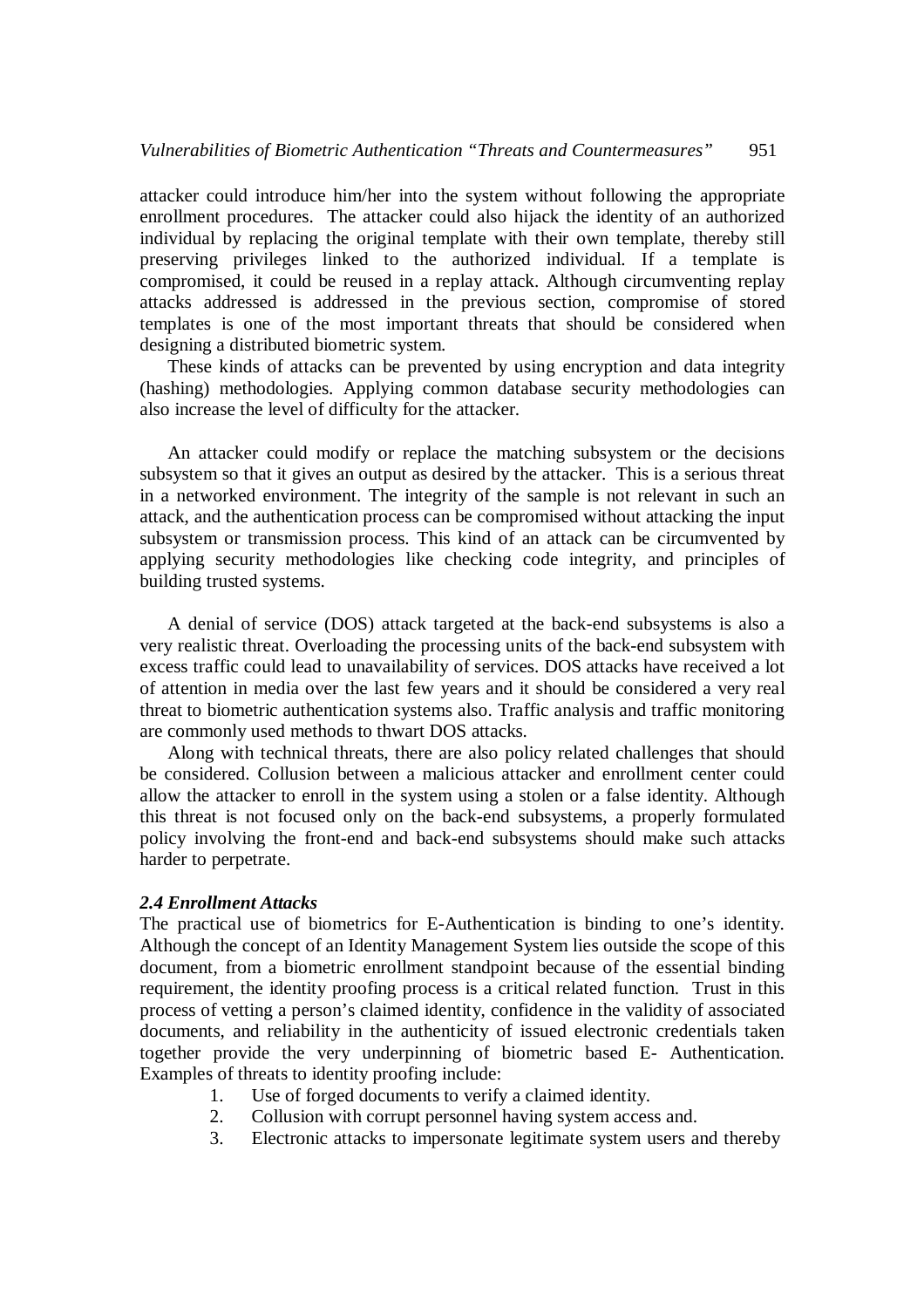gain electronic access to the ID application, proofing process and issuance system.

The following Countermeasures can be taken against these Identity Proofing threats:

- 1. Enforced separation of roles and duties of those involved in the processing, approval
- 2. and credential issuance process.
- 3. Close inspection of documents for forgery or tampering and use of third party
- 4. substantiation; for example, use of written inquiries.
- 5. Electronic system security protection strong access controls, data encryption,
- 6. firewalls etc.
- 7. Strong issuance controls which confirm the user at time of credential issuance and
- 8. which preclude manual modifications to personalization data.

Vulnerabilities during enrollment of a person's biometrics such as fingerprints, iris and facial features include:

- 1. Enrollment of a person's valid biometric(s) with a created or substituted identity. In this scenario, a person uses/enrolls their own biometrics under a false or assumed identity which subsequently allows that person to gain unauthorized access to and conduct eCommerce transactions and other logical and/or physical assets such as computers, networks, databases, applications and facilities.
- 2. Enrollment of substituted or swapped biometrics (not their own) along with a valid identity which subsequently can be used by a third party to masquerade and gain access to eCommerce systems and/or other logical or physical assets.
- 3. Enrollment of substituted or false biometrics (e.g. a "gummy bear fingerprint") with a false or assumed identity which can later be used to gain access to eCommerce systems and/or other logical or physical assets.
- 4. Enrollee collusion with the enrollment operator. In this scenario, any of the above can be facilitated, as well as, unauthorized entry of or modifications to system data records or input thereto.
- 5. External based attacks against the Enrollment Station and/or other system components it communicates with. Examples include spoofing, sniffed transmissions, Man-in-the- Middle, and Replay.

The following Countermeasures can be taken against these threats during Enrollment of Biometrics:

- 1. Observed enrollment of biometrics instead of un-observed self enrollment.
- 2. Identity check/confirmation of the applicant enrollee at time of enrollment.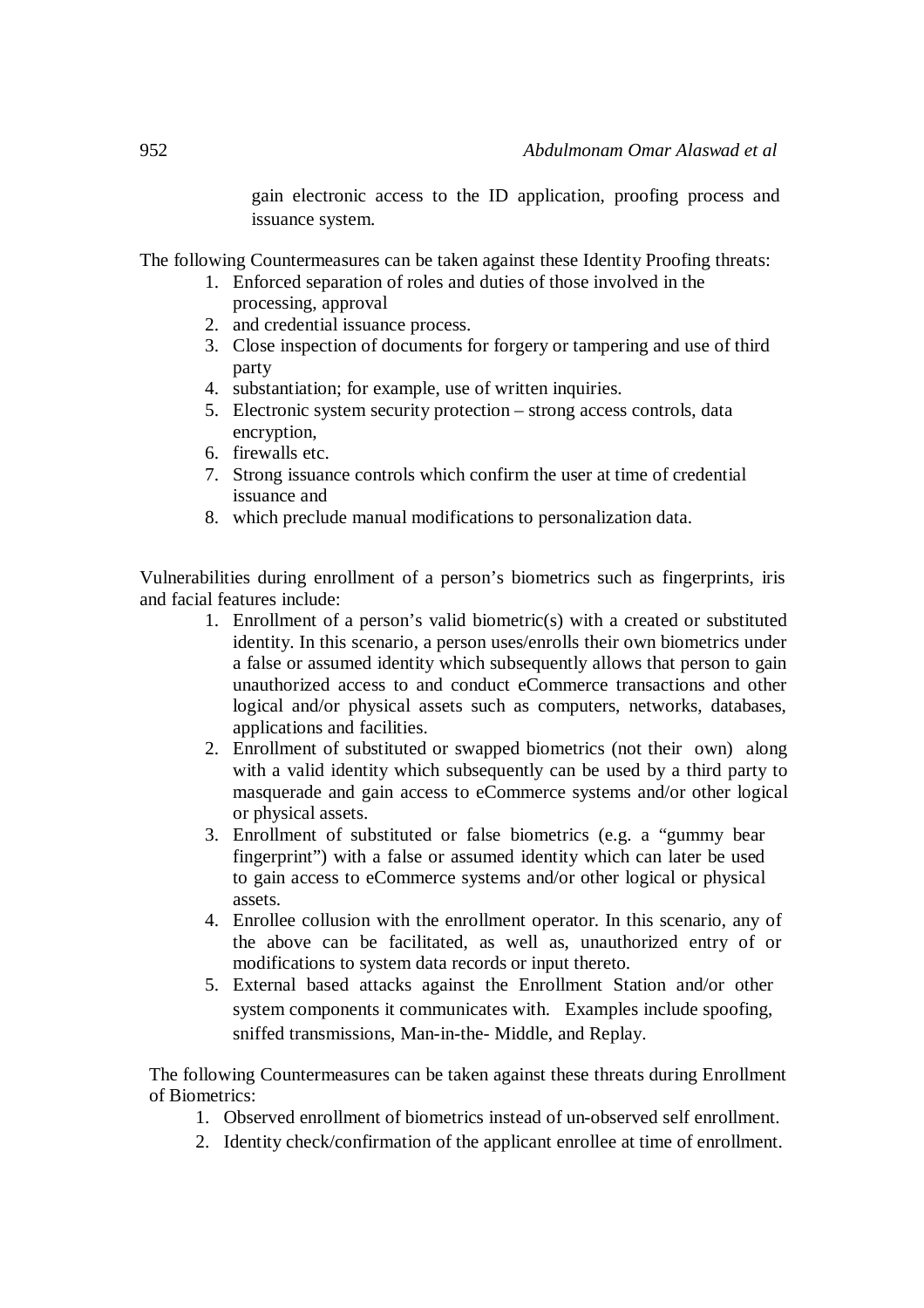- 3. Remote system and enrollment station network protection and access controls, secure point-to-point encrypted communications channel(s).
- 4. Enrollment Station device level firewall, and detection systems of unauthorized
- 5. modifications to all relevant data records and electronic file systems.



**Figure 1:** Attack points on a biometric system

## **3. Vulnerable points of biometric systems, Threats and Countermeasures.**

Points of possible attacks are identified and shown in Figure 1, they fall into 4 categories as we have discussed earlier, countermeasures are described below according to the specified categories

| Location             | <b>Threats</b>                                    | <b>Countermeasures</b>                                                       |
|----------------------|---------------------------------------------------|------------------------------------------------------------------------------|
| 1 Data<br>Collection | Spoofing                                          | Liveness detection<br>Challenge/response<br>$\bullet$                        |
|                      | Use of un-trusted device<br>(Device substitution) | Mutually authenticate/use<br>$\bullet$<br>symmetric key or<br>asymmetric key |
|                      | Overloading/Flooding                              | Rugged devices<br>$\bullet$                                                  |

 $\triangleright$  Attacks during processing/interaction [Attack points 1, 3, 5, 9, 11],

| 3 Signal   | Insertion of imposter | Use strong tested |
|------------|-----------------------|-------------------|
| Processing | data                  | algorithms        |

(Denial of Service)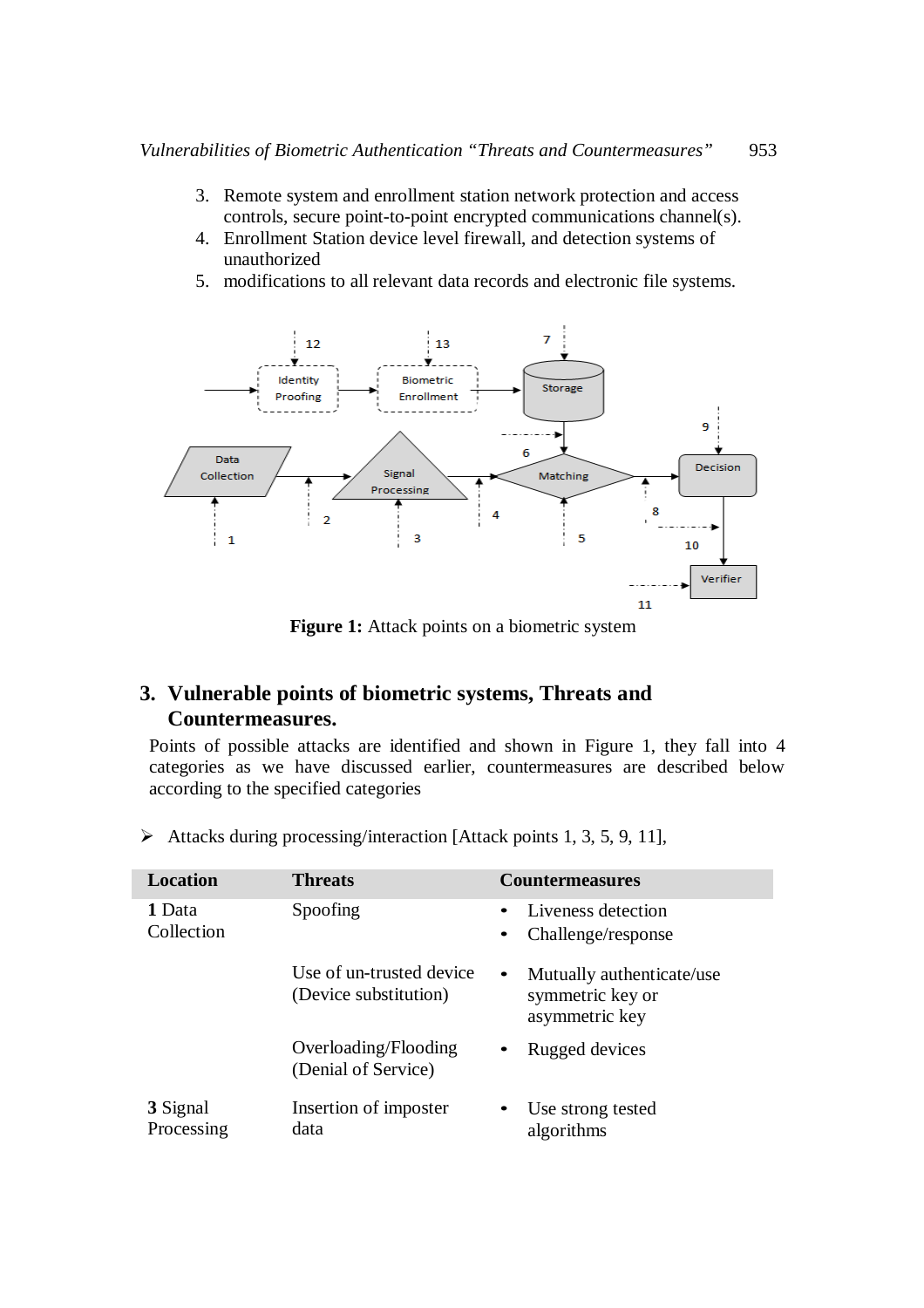|                              | Component replacement                    | ٠                      | Signed components                                                                             |
|------------------------------|------------------------------------------|------------------------|-----------------------------------------------------------------------------------------------|
| 5 Matching                   | Insertion of imposter<br>data            |                        | Use strong tested biometric<br>algorithms                                                     |
|                              | Component replacement                    |                        | Signed components                                                                             |
|                              | "Guessing" (FAR<br>attack)               | $\bullet$              | Use strong tested biometric<br>algorithms<br>1:1 matching<br>Multi-biometric/multi-<br>factor |
|                              | Manipulation of match<br>scores          | ٠                      | Debugger hostile environment                                                                  |
|                              | Hill-climbing                            | $\bullet$<br>$\bullet$ | Coarse scoring<br><b>Trusted sensor (Mutual</b><br>authentication)<br>Secure channel          |
| 9 Decision                   | Hill climbing attack                     | $\bullet$<br>$\bullet$ | Coarse scores<br><b>Mutual Authentication</b><br>Secure channel                               |
|                              | Manipulation of<br>threshold setting     | ٠                      | Protected function (access<br>control)<br>Data protection                                     |
|                              | Manipulation of<br>match decision        | ٠                      | Debugger hostile<br>environment                                                               |
|                              | Component replacement<br>("yes machine") |                        | Sign components                                                                               |
| 11 Application<br>(verifier) | Malicious code                           | $\bullet$              | Conform to standards (BioAPI,<br><b>CBEFF)</b><br>Code signing                                |

 $\triangleright$  Attacks on the biometric data when it is at rest (in memory or in storage) [Attack points 1, 3, 5, 9, 11 "above" + 7 "below"].

| <b>7</b> Storage |                                              | Database compromise • Hardened server                                  |
|------------------|----------------------------------------------|------------------------------------------------------------------------|
|                  | template,<br>(reading)                       | • DB access controls                                                   |
|                  | replacing template(s),<br>changing bindings) | Sign<br>templates,<br><b>Store</b><br>$\bullet$<br>encrypted templates |
|                  |                                              | • Store template on smart cards                                        |
|                  |                                              | or other device.                                                       |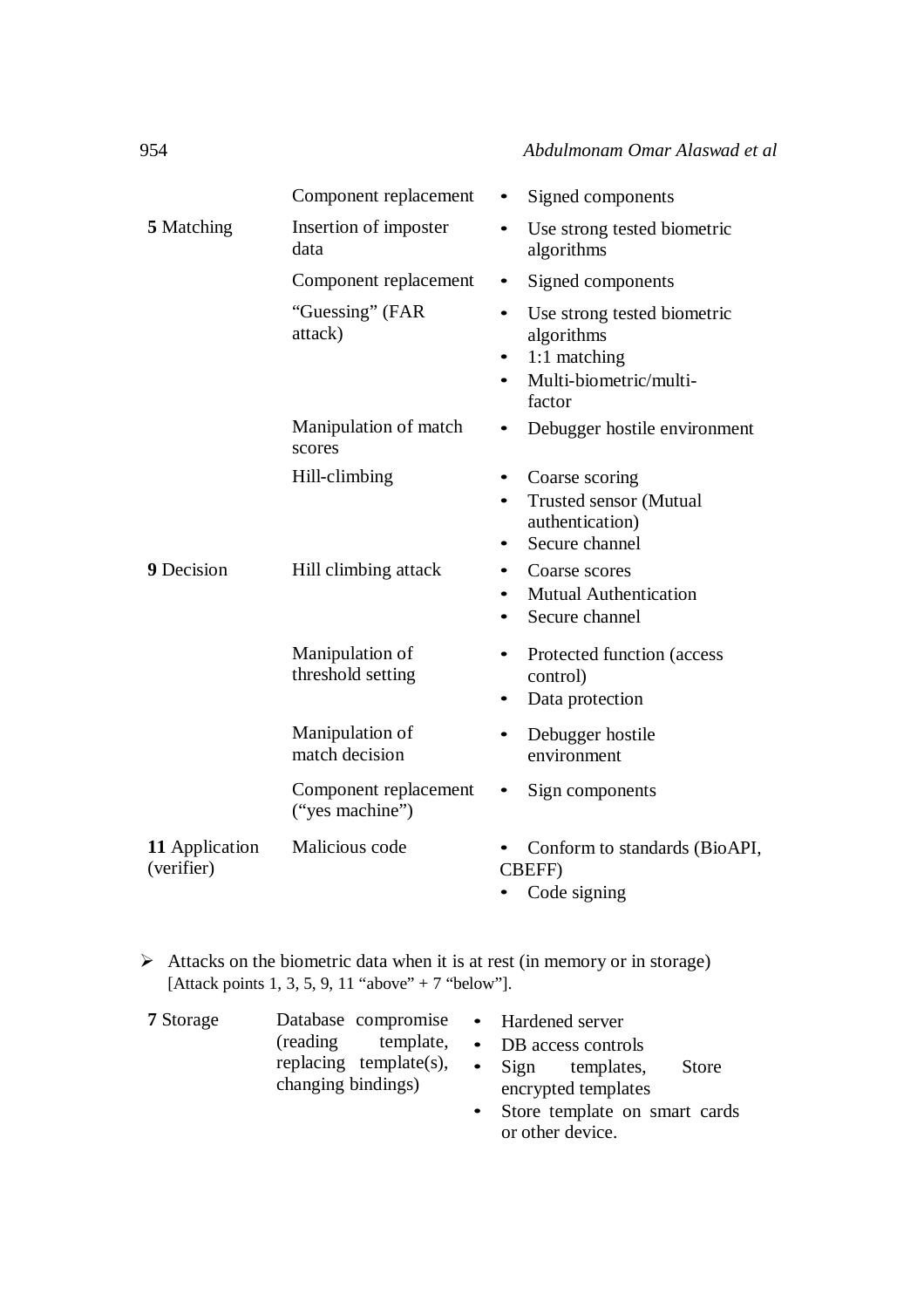| <b>Location</b>                            | <b>Threats</b>                             | <b>Countermeasures</b>                                                                                                                                                      |
|--------------------------------------------|--------------------------------------------|-----------------------------------------------------------------------------------------------------------------------------------------------------------------------------|
| 2 Raw data<br>transmission                 | Eavesdropping attack                       | Transmit data over encrypted<br>path/secure channel                                                                                                                         |
|                                            | Replay attack                              | Mutually authenticate/use symmetric<br>$\bullet$<br>key or Asymmetric key<br>Digitally sign data<br>$\bullet$<br>Utilize Timestamp/Time to Live<br>$\bullet$<br>(TTL) tag   |
|                                            | Man in the middle<br>attack                | Bind biometric to PKI certificate<br>Transmit data over encrypted<br>$\bullet$<br>path/secure channel                                                                       |
| 4 Processed<br>data                        | Brute force attack<br>Eavesdropping attack | Time out/lock out policies<br>٠<br>Transmit data over encrypted<br>$\bullet$<br>path/secure channel                                                                         |
| transmission                               | Replay attack                              | Mutually authenticate/use<br>$\bullet$<br>symmetric key or asymmetric key<br>Digitally sign data<br>$\bullet$<br>Utilize Timestamp/Time to Live<br>$\bullet$<br>$(TTL)$ tag |
|                                            | Man in the middle<br>attack                | Bind biometric to PKI certificate<br>Transmit data over encrypted<br>$\bullet$<br>path/secure channel                                                                       |
| <b>6</b> Template<br>retrieval             | Brute force attack<br>Eavesdropping attack | Time out/lock out policies<br>٠<br>Transmit data over encrypted<br>$\bullet$<br>path/secure channel                                                                         |
|                                            | Replay attack                              | Mutually authenticate/use<br>$\bullet$<br>symmetric key or asymmetric key<br>Digitally sign data<br>$\bullet$<br>Utilize Timestamp/Time to Live<br>$(TTL)$ tag              |
|                                            | Man in the middle<br>attack                | Bind biometric to PKI certificate<br>$\bullet$<br>Transmit data over encrypted<br>$\bullet$<br>path/secure channel                                                          |
| <b>8</b> Matching<br>score<br>transmission | Hill climbing attack                       | Coarse scores<br>$\bullet$<br>Trusted sensor (Mutual<br>$\bullet$<br>authentication)<br>Secure channel                                                                      |

 $\triangleright$  Attacks between stages (when the biometric data is in transmission) [Attack points 2, 4, 6, 8, 10].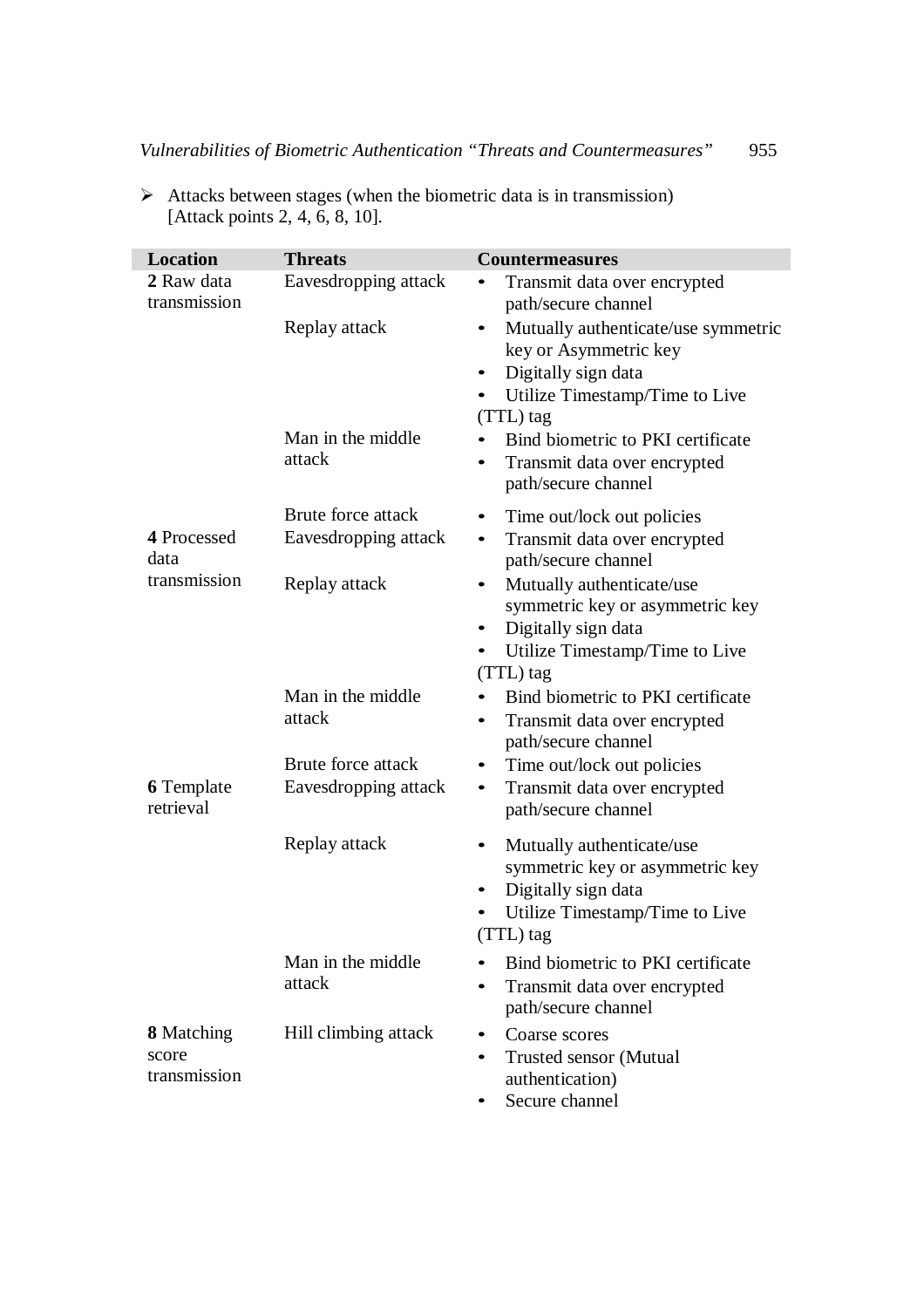|                                              | Manipulation of<br>match score<br>Component<br>replacement<br>("yes machine") | Secure channel<br>Mutual authentication<br>between matcher and decision<br>components<br>Sign components<br>$\bullet$ |
|----------------------------------------------|-------------------------------------------------------------------------------|-----------------------------------------------------------------------------------------------------------------------|
| <b>10</b><br>Communication<br>to application | Eavesdropping attack                                                          | • Transmit data over encrypted<br>path/secure channel                                                                 |
|                                              | Manipulation of<br>match decision                                             | Transmit data over encrypted<br>$\bullet$<br>path/secure channel                                                      |

## **4. Conclusions**

Biometrics offers a valuable approach to extending current security technologies that make it far harder for fraud to take place by preventing ready impersonation of the authorized user.

In using biometrics we must be aware of the fact that they are not measuring perfectly, and that many operational factors may cause them to fail. In such cases administrative procedures to resolve operational failures may need to be put in place to prevent adverse customer reaction, bad publicity and failures in public acceptability. Whilst these failures may not represent a significant proportion of transactions they will have a 'publicity' effect that is far more damaging to all the success gained by the service.

## **References**

- [1] K. Jain, K. Nandakumar, and A. Nagar, "Biometric template security," EUR-ASIP, vol. 8, no. 2, pp. 1–17, 2008.
- [2] Jain, A.K., Ross, A., Pankanti, S.: Biometrics: a tool for information security. IEEE Trans. on Information Forensics and Security 1, 125–143 (2006)
- [3] D. Maltoni, D. Maio, A. K. Jain, and S. Prabhakar, Handbook of Fingerprint Recognition. Springer-Verlag, 2003.
- [4] U. Uludag and A. K. Jain, "Attacks on biometric systems: a case study in finger-prints," in Proc. SPIE, Security, Seganography and Watermarking of Multimedia Contents VI, vol. 5306, pp. 622–633, (San Jose, CA),January 2004.
- [5] Hao, F., R. Anderson, and J. Daugman, Combining cryptography with biometrics effectively.
- [6] IBG, Vulnerabilities of Biometric Technologies Transcript of September Teleconference. 2005.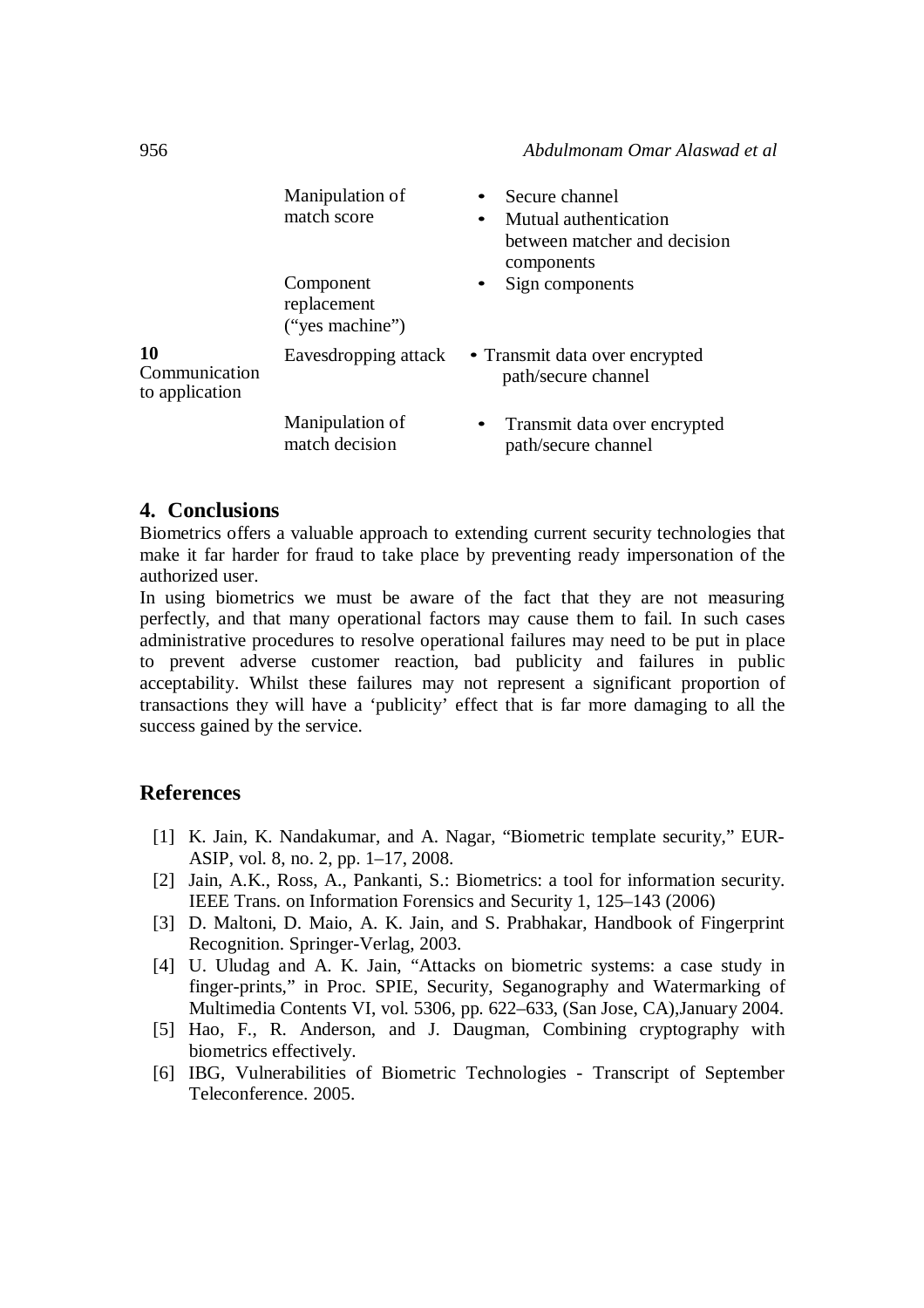- [7] Clarkson University Engineer Outwits High-Tech Fingerprint Fraud. 2005 [cited;Available from: http://www.yubanet.com/cgibin/artman/exec/view.cgi/8/2878.
- [8] Electronic Fingerprint Transmission Specification. 2005, Federal Bureau of Investigation.
- [9] Maltoni D , Maio D , Jain A K, et al. Handbook of Fingerprint Recognition[M]. NY: Springer, 2003.
- [10] Prabhakar S, Pankanti S, Jain A K. , Biometric recognition: security and privacy concerns[J] IEEE Security and Privacy Magazine, 2003, 1(2): 33-42.<br>[11] Introduction to biometrics EB/O
- to biometrics[EB/OL]. http://www.biometrics.org/html/introduction.html.
- [12] Biometric technology: an assessment of practical application[EB/OL]. 2002, http://www.rcmp-grc.gc.ca/tsb/pubs/it\_sec/r2-001\_e.pdf
- [13] Liu Simon, Mark Silverman. A practical guide to biometric security technology[J]. IT Professional, 2001, 3(1):27-3